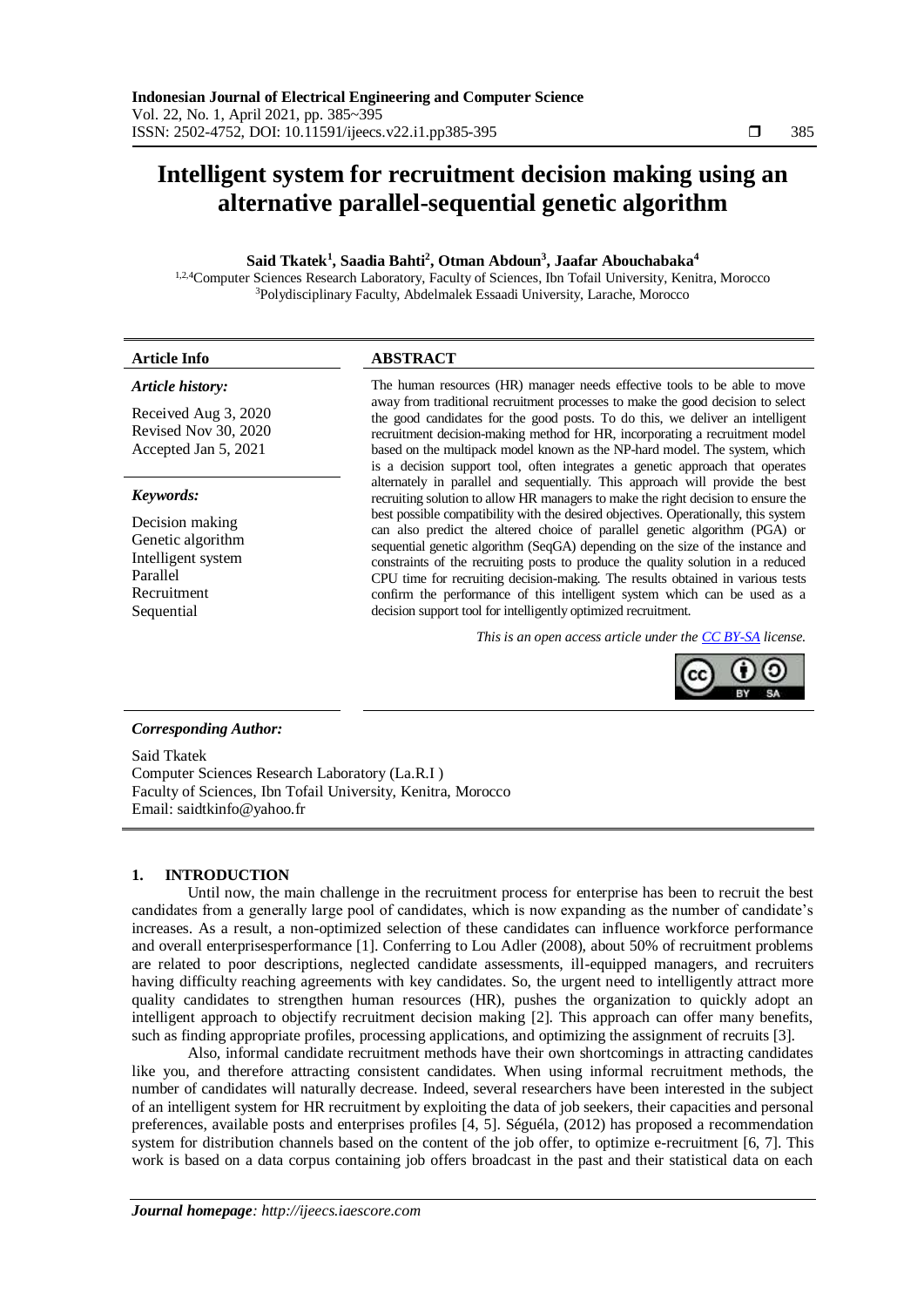channel. Although a lot of work is concentrated in the field of recruitment, few of these systems are based on mathematical models capable of optimizing and automating the human resources recruitment process to help decision-makers make good decisions [8, 9].

In this context, we proposed in [10] a mathematical model for recruitment as the first step of research in this area. This model is adapted to multiple knapsack problem (MKP) known in literature as an NP-hard problem. To find the best recruitment solution that makes the correct decision on the selection of good candidates, we used a resolution genetic algorithm which is one of the methods of artificial intelligence. However this study was restricted because it was difficult to handle large recruitment cases, such as a large number of candidates, or to add some few parameters to the recruitment problem as a cost post constraint which makes the system complex in terms of speed and quality solution.

Although HR managers need a powerful tool to efficiently perform mass recruitment, we propose an intelligent system working with a recruitment model and a sequential genetic algorithm (SeqGA) and a parallel genetic algorithm (PGA). The objective is to generate an intelligent recruitment solution for small and large datasets [10, 11] because sequential and parallel genetic algorithms are among the effective methods used to solve many practical problems [12-14] in particular our recruitment model to have an optimal selection for ensuring a better compatibility with what the company is looking for.

To clarify this point, in the case of small recruitment instances, we use the modified version of the standard genetic algorithm (SGA) to obtain the improved sequential version (SeqGA), the modifications, are made at the level of generation of the initial population, the crossover and 'insertion operators. The results obtained using SeqGA are satisfactory which allows to right decision recruitment [15, 16]. In the case of large instances or when adding the constraints to recruitment problem as cost post constraints, we can use a parallel genetic algorithm PGA through a multiprocessor architectures. PGA allows us to generate good solutions regardless of the amount of data, so that decision-makers can make the best recruitment decisions.

Generally, the parallel genetic algorithms arise from the need for computation for extremely complex problems for which the running time using sequential genetic algorithms is a limitation [17]. The Parallel genetic algorithms arise from the need for computation for extremely complex problems for which the running time using sequential genetic algorithms is a limitation as in our case where the recruitment process of candidates becomes complex [18, 19]. The implementation of parallel genetic algorithms can also improve the performance of the search and increases its probability. The operating process aims at decomposing our recruitment problem into several sub-problems and solving them simultaneously on several processors. Our intelligent system integrates a recruitment model and an altered genetic algorithm between parallelization and sequentiality to solve this model whatever the size of the recruitment dataset for decision making recruitment. So, the system can generate an intelligent recruiting solution for decision making recruitment or from this optimized solution the decision-maker will make the right decision at the political, tactical and operational levels.

The rest of the document is organized as follows. In Section 2, we define the recruitment model used in the intelligent system based on multiple knapsack problem (MKP). The Section 3 presents the improved sequential and parallel algorithm we developed for our system to intelligently produce a better recruitment matrix foe a efficient diction making. In Section 4, we will present experiments, results and comparisons to validate the performance of this intelligent system in enterprise in order to take the right recruitment decision. Finally, in Section 5, we present a conclusion with future research

## **2. RECRUITMENT PROBLEM BASED ON MULTIPLE KNAPSACK PROBLEM**

#### **2.1. Multiple knapsack problem**

This variant is a combinatory optimization problem that belongs to the class of NP-Hard problems [20, 21]. In this problem, we have *M* sacs that each has a maximum capacity  $C_j$ ,  $1 \le j \le M$ . We also have a set of objects *i* to put in the knapsack *j* where each has a profile (weight)  $P_j$ ,  $1 \le i \le n$ . The solution of this problem is to find a set of objects in a way that maximizes the total weight of the knapsacks without exceeding the capacity of such a knapsack. The model of MKP can be formulated as follows:

$$
Max P = max(\sum_{j=1}^{M} \sum_{i=1}^{n} P_j X_{ij})
$$
\n
$$
(1)
$$

$$
\sum_{i} m_{i} x_{ij} \le C_{j} \quad \forall \ 1 \le j \le M
$$

$$
\sum_{j} x_{ij} \le 1 \quad \forall \ 1 \le i \le n \tag{3}
$$

Where *Xij* designates the decision variable:  $X_{ij} = 1$  if the object i is puting in the knpasack *j*, 0 otherwise.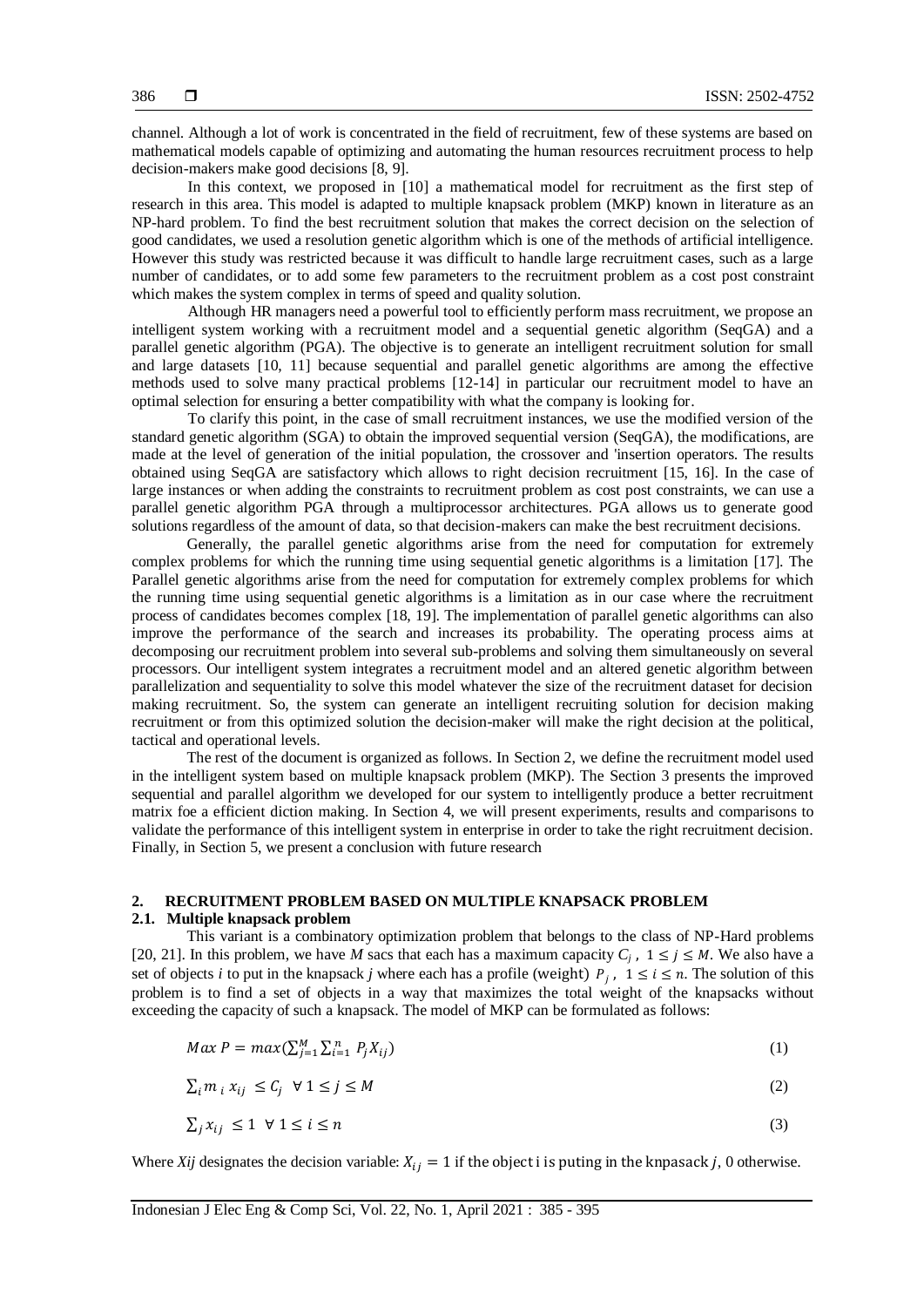#### **2.2. Constarained recruitment problem model**

During the recruitment decision, each of candidates can be evaluated by an individual weighting which is his or her individual qualification and experience. The recruited candidates are divided into positions with specific activities and characterized by costs pre-determined. Our contribution concerns the development of an intelligent system that can be worked with this model of recruitment and is capable of making a judicious choice among the candidates in order to reach the imposed objective. The parameters of our recruitment approach are as follows:

 $U = \bigcup_{i=1}^{u} (U_i)$  $\int_{j=1}^{a} (U_j)$ ,  $j \in [1, u]$  is the set of production units of the entreprise, each  $U_j$  performs and activity  $At_j$ ;  $I = \{1,2,...,i...$ , N is the set of indexations associated with competitive candidates for a post in a production unit;  $W_{1i}$  is the candidate's weight *i* likely to be recruited within the production unit  $U_i$  and execute the activity  $At_j$ ; is the post cost related to unit  $U_j$  that can be occupied by a candidate *i* as shown in Figure 1.  $C_i$  is the global post costs related to production unit  $U_j$ .  $\tilde{N}_j$  is the candidate's number likely to have available posts in the unit  $U_j$ ;  $N_j$  is the candidate's number that are recruited and assigned to the production unit  $U_j$ ;  $W_j$  is the overall weight generated by the assignment of  $N_j$  candidates to unit  $U_j$ ; WMC is the weight matrix associated to candidates Figure 1;  $PCM$  is the post costs matrix associated to set of units.

$$
PCM = \begin{pmatrix} C_{11} & C_{12} & \cdots & C_{1N_1} \\ C_{21} & C_{22} & \cdots & C_{2N_2} \\ C_{31} & C_{32} & \cdots & C_{2N_3} \\ \vdots & \vdots & \ddots & \vdots \\ C_{j1} & C_{j2} & \cdots & C_{jN_j} \\ C_{n1} & C_{n2} & \cdots & C_{nN_n} \end{pmatrix} \qquad WMC = \begin{pmatrix} W_{11} & W_{12} & \cdots & W_{1N_1} \\ W_{21} & W_{22} & \cdots & W_{2N_2} \\ W_{31} & W_{31} & \cdots & W_{3N_3} \\ \vdots & \vdots & \ddots & \vdots \\ W_{j1} & W_{j2} & \cdots & W_{jN_j} \\ W_{n1} & W_{n2} & \cdots & W_{nN_m} \end{pmatrix}
$$

Figure 1. Post costs matrix and weighted matrix of candidates

Based on the correspondence our problem and MKP, we can formulate the recruitment problem as follows:

$$
Max\ P = max\ \sum_{j=1}^{u} \sum_{i=1}^{\tilde{N}_j} W_{ij} X_{ij}
$$
\n(4)

$$
\sum_{\substack{j=1 \ j \neq k}}^u \sum_{i=1}^{\tilde{N}_j} c_{ij} x_{ij} \le C_j \ \forall \ j \in [1, u]
$$
\n
$$
(5)
$$

$$
\sum_{j=1}^{N_j} X_{ij} \le 1 \,\forall \, i \in \left[1, \widetilde{N}_j\right] \tag{6}
$$

 $X_{ij}$  is a decision variable,  $X_{ij} = 1$  where the candidate *i* who practice an activity *j* is recruited within an unit  $U_j$ , 0 otherwise; in (5) :Objective function.; in (6): constraint of the recruitment cost posts; in (7) uniqueness constraint explains that candidate  $i$  can occupy only one post in  $U_j$ .

## **3. PROPOSED INTELLIGENT SYSTEM FOR A DECISION MAKING RECUITMENT**

#### **3.1. Standard genetic algorithm (SGA)**

The GA was developed by John Holland in the 1960 and has been widely studied, tested, and applied in many engineering disciplines. Genetic algorithms not only provide alternative methods for solving problems, but they outperform other traditional methods in the majority of related problems. In fact, there are many ways of looking at genetic algorithms other than as an optimization tool. Perhaps many researchers see AGs as a problem solver [22]. The classical processes of SGA are described in the Figure 2.

## **3.2. Sequential genetic algorithm for intelligent system**

Although the standard genetic algorithm (SGA), which was used in our previous work [10], has not proven effective for the full range of the recruitment problem and all instances, modifications at the level of initial population generation, crossing, mutation, insertion or termination condition - have been necessary for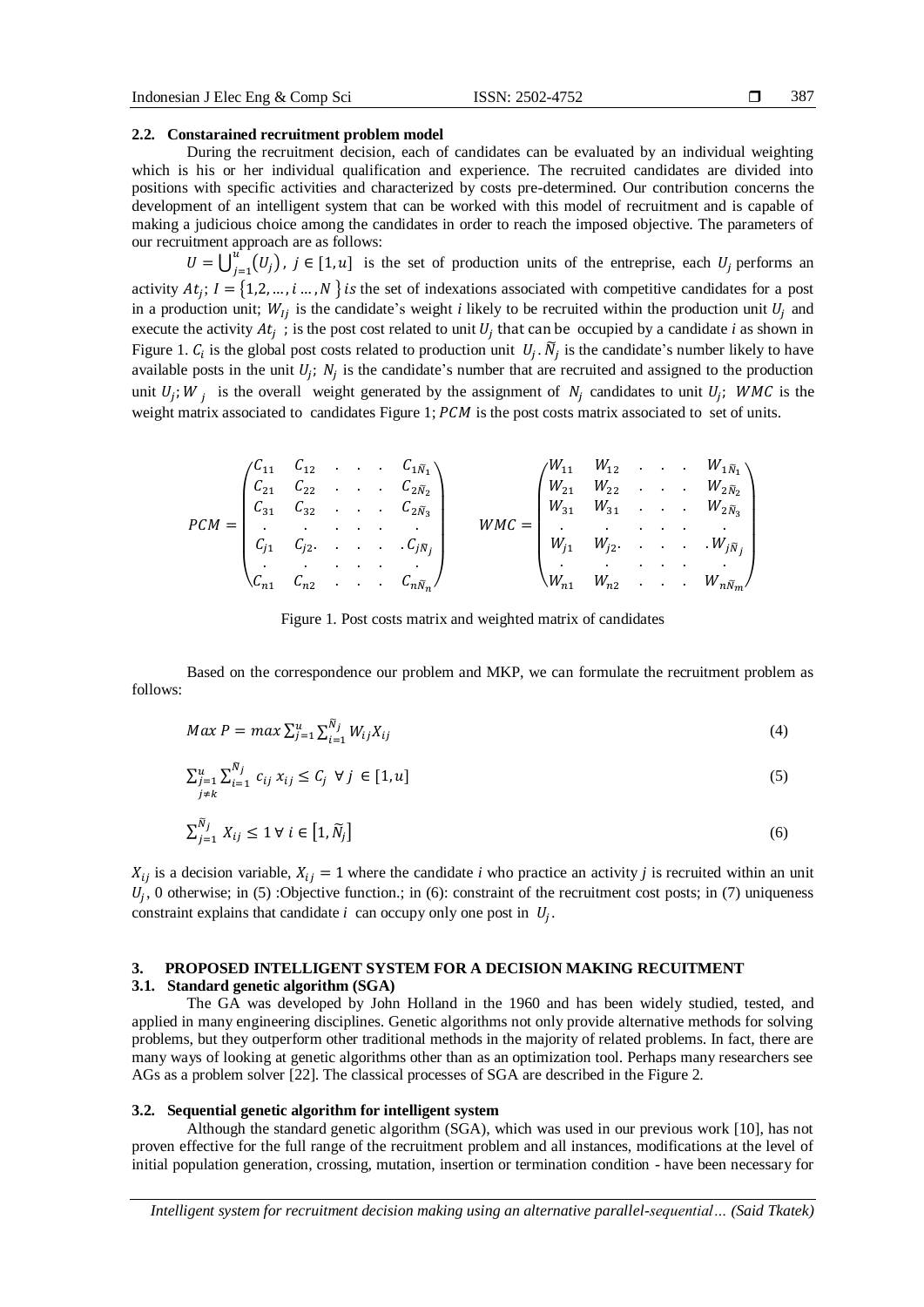this reason. The improved sequential genetic algorithm is called (SeqGA). The operators related to this improved algorithm are described as follows:

*Coding of individuals*: The research space is constituted of the individuals or genetic chromosome and each individual (solution) is composed of one (or more) vector of binary values (0 or 1). In this study, a feasible solution S is composed of U lines (number of production sites) which is the number of genetic chromosomes. Each genetic chromosome is constituted of *Nc* genes (number of columns which design the number of candidates) as shown in Figure 3.

*Selection Operator*: After random generation of individuals using the pseudo-code shown in Figure 4, we select two individuals with two different individual weights to undergo the Bloc Matrix Crossover Operator (BMCO).

*Bloc Matrix Crossover Operator (BMCO):* The GA optimization efficiency in general is influenced by the modification of a genetic algorithm at crossover level [23]. In this sense, a crossover operator called matrix block crossover operator BMCO was modified, which consists of generating two offspring using two pivots at the same time and assuming that the parents to be crossed by matrix block are of length l and their genes are numbered from 1 to l. BMCO is considered as a major operator that enables the growth and production of new populations with better efficiency, increases SeqGA algorithm's speed of convergence and participates in the production of quality solutions as shown in Figure 5 and 6. The Figure 6 illustrate the functioning of BMCO's operator. In this illustration, we consider a genetic population of solutions which is constituted of U=7 rows and Nc=4 columns. If  $l = 3$  is the number generated, then  $pv1 = 3$  and  $pv2 = 7-3 = 4$ . We also take into account Fitness(Parent1) > Fitness (Parent2).

*Mutation Operator*: Each chromosome obtained by BMCO's process must undergo a mutation with a probability Pm (pseudo code in Figure 7). The modification of this chromosome is carried out on a gene whose index is randomly chosen by replacing it by another randomly generated line, and is validated if the fitness of the new chromosome is increased, and rejected if necessary. Also, the new fitness value can be deduced from the new row without using the whole matrix to reduce the computation time CPU.



Figure 2. Example of genetic individuaal composed of five genes Figure 3. Example of genetic

individuaal composed of 5 genes



Figure 4. Pseudo code for random generation of individuals

Figure 5. Pseudo code for block matrix crossover operator (BMCO)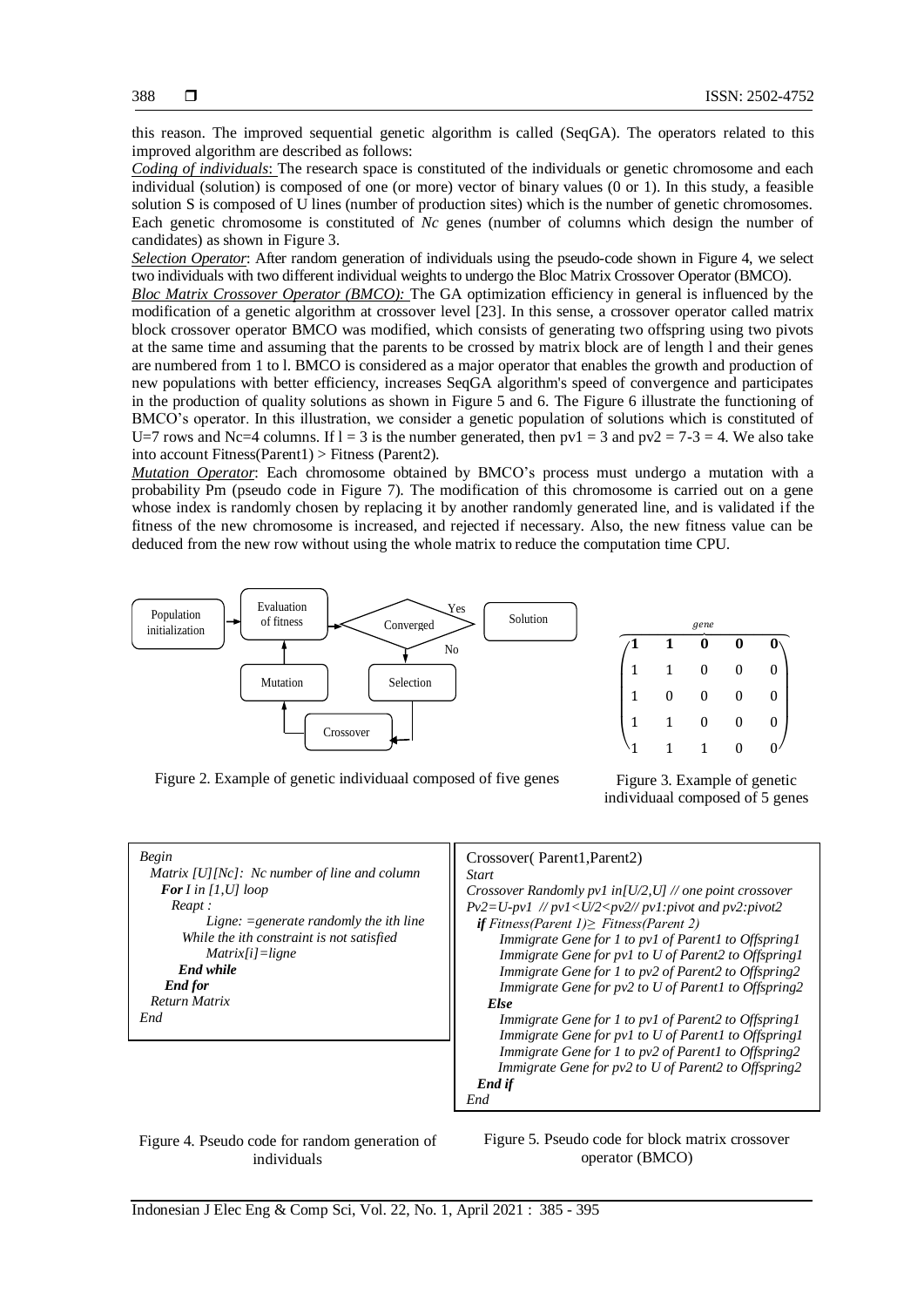```
389
```


Figure 6. Illustration for the BMCO's operator



Figure 7. Pseudo code for mutation perator

*Insertion Mechanism:* The insertion process is based on wire pair insertion, and a new empty list that represents the next generation is generated after each iteration. Thus, two new threads per crossing will be generated for each iteration pop-size/2 crossings and insertions, which ensures the consistency of the population size at the passage from one iteration to the next.

*Stopping criterion:* In general, the stopping criterion can be based on the maximum number of iterations or execution time. Our intelligent system can use intelligently one of the two criterions such as a history of previously tests to optimize a quality solution within a reasonable time favoring a good decision making.

## **3.3. Parallel genetic algorithm architecture for intelligent system**

For a long time, parallelism has been used in computer science to solve major scientific problems related to a number of fields that are modeled on the problem of crunch: economics, meteorology, and bioinformatics) in order to be able to generate solutions more quickly [24, 25]. Even with the use of GAs as one of the metaheuristic methods, one of these complex problems like the knapsack problem needs huge computational capacities as well as time to solve. It takes a lot of time for a single processor to solve such large problems. To overcome these problems, an additional mechanism must be considered to accelerate the computation time. The parallel metaheuristic algorithms have a high efficiency when using multiple processors, multi-core or Graphics Processing Units (GPUs). GPUs are specialized processors with dedicated memory that typically perform the floating point operations required for graphics rendering. In response to the commercial demand for real-time graphics rendering, the current generation of GPUs has evolved into multi-node processors that are specifically designed to perform parallel data calculations.

*Some methods of genetic parallelism***:** There are two main possible methods for parallelism. The first is data parallelism, where the same instruction will be executed on many data simultaneously. The second is control parallelism, which involves the simultaneous execution of various instructions [19, 25]. Data parallelism is improved Sequential in nature because only data manipulation is paralyzed while the algorithm will be executed as an Improved Sequential instruction within a certain time. Thus, the majority of parallel genetic algorithms opt for data parallelism.

*Master-Slave parallelization*: This method uses a single population, and aims to parallel the assessment operator as this only requires the individual to be assessed, hence no additional communication. The implementation of this method [26, 27].

*Intelligent system for recruitment decision making using an alternative parallel-sequential… (Said Tkatek)*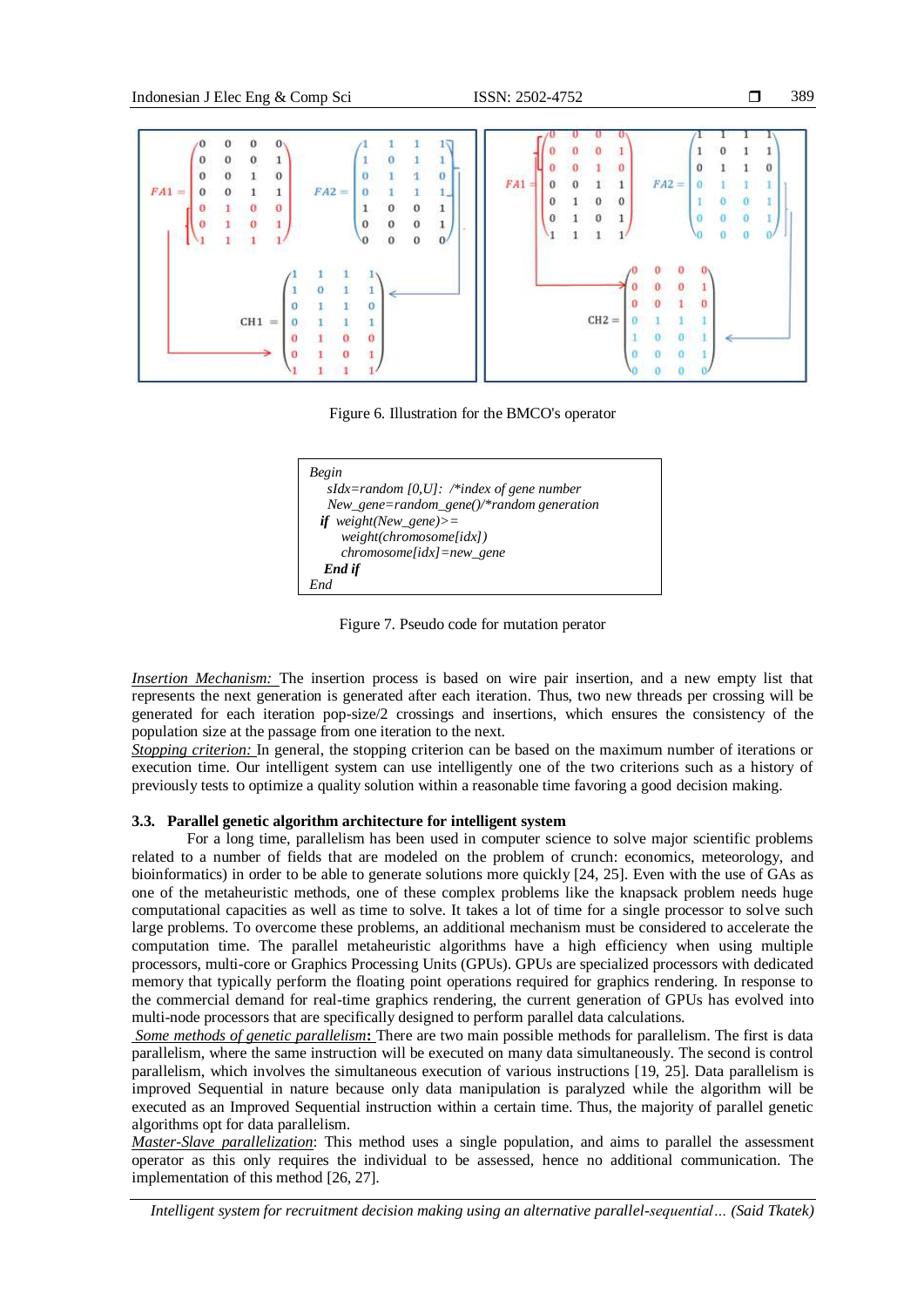*Static multi-population parallelization with migration*: This technique consists of subdividing the population into relatively small sub-populations, assigning each to a sub-population among the available processors and exchanging certain individuals between these sub-populations. Typically, the initial population is randomly generated that may be different, across all available processors [28, 29].

*Presentation of the PGA approach*: the formulation of the recruitment problem, we see that posts and their costs are linked only to one unit of production and according to the famous "divide and conquer" principle, this problem can be broken down into sub-problems and dealt with independently of each other. Let  $Np$  is the number of processors dedicated to the treatment of the problem and  $Nu$  as the number of production units with  $Np \leq Nu$ . The data to be treated are distributed in an equitable way so that each processor treats Nu/Np production units. The rest of the *Nu/Np* division is equally distributed over all processors in an almost equitable manner with a difference of  $\pm 1$ .

The global solution generated by our intelligent system is composed of several sub-matrixes. Also, for each processor, we run a SeqGA algorithm and evolve the affected population as show the Figure 8, we collect the best sub-solutions of each processor by designing their positions to obtain the final recuitment solution. In iddition, this approach thus makes it possible to distribute the production units over all the available processors, and each one takes care of the evolution of the solutions. Finally, we can take the efficient decision from our recruitment solution



Figure 8. PGA algorithm used by our intelligent system for decision-making in recruitment

### **4. EXPERIMENTS AND PERFORMANCE OF OUR INTELLIGENT SYSTEM**

The objective of this section is to validate the performance of the proposed intelligent system. This system allows us to generate an efficient solution in a reasonable time for a recruitment problem under constraints. In large recruitment operations case, we show that, the quality of the solution produced by this system using PGA algorithm is better than that obtained when using SeqGA algorithm by the same system. This improved recruiting solution enables corporate decision-makers to make the right decision regarding the selection and assignment of the right candidates to the right positions.

#### **4.1. Description of the test instance**

In order to validate the performance of our intelligent system for a recruitment decision making, several tests have been carried out on Linux (Ubuntu) multi-processor: Intel CORE i5, RAM capacity: 8 GB, Interpreter: Python 3.6.7. Therefore, Each instance is named by I (U, At) witch U ( $U_1, U_2, U_3, ..., U_{Nc}$ ) is the total number of production units and  $At = (At_1, At_2, At_3, ... At_{Nc})$  is the set of candidate's activities or profile.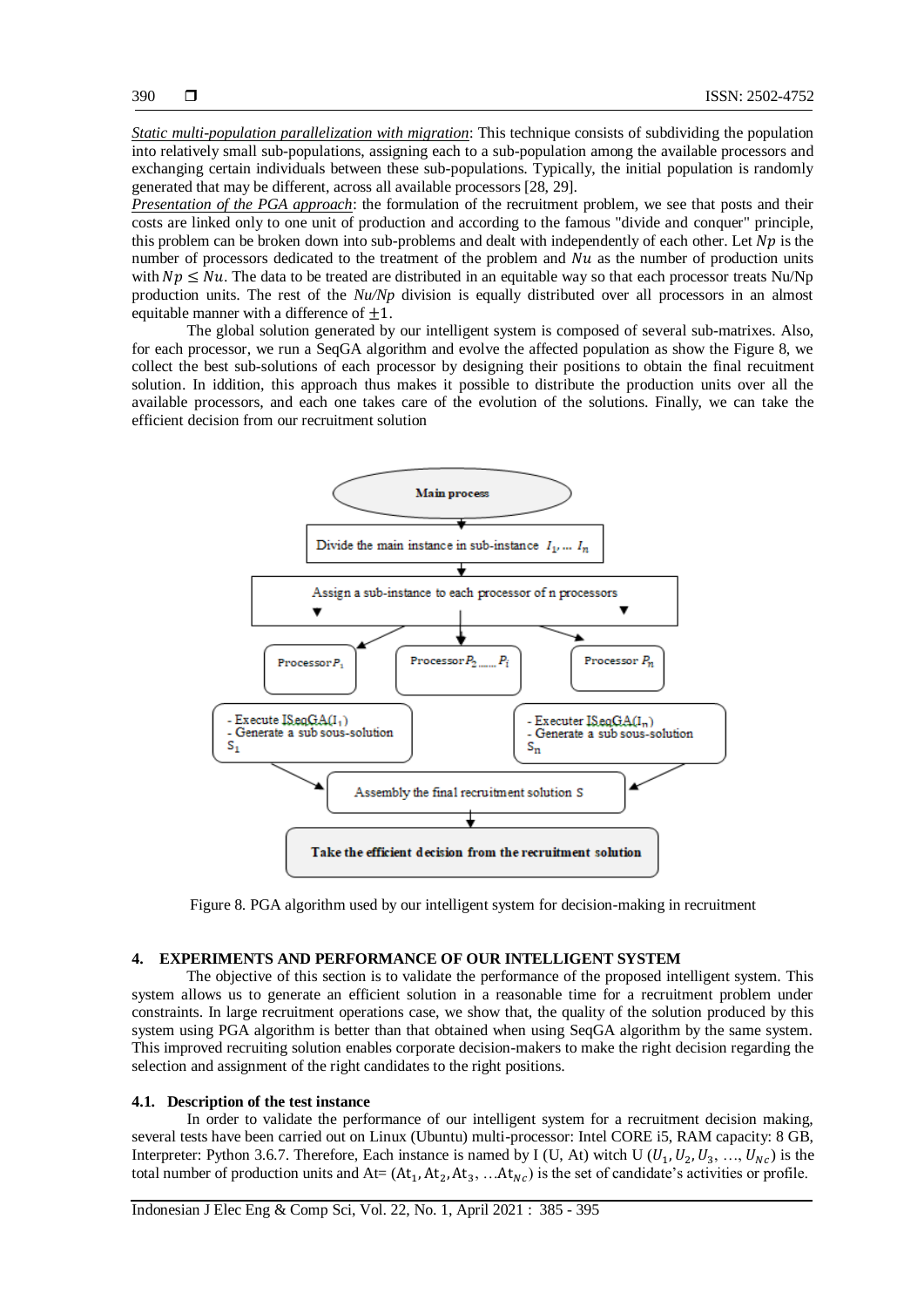First, we validate the performance of SeqGA comparing to classical (SeqGA). Let I(4,6) as an instance described as follows: an enterprise constituted of 4 production units, each of which, the candidates can carry out an activity. The candidate *i* who want to occupy a post of an activity At<sub>i</sub> within a production unit  $U_1$  have an individual weight  $W_{ii}$ . All individual weights are grouped in a matrix IWM called individual weights matrix witch randomly generated between 10 and 40 Figure 7. Another matrix called the cost posts matrix (CPM) is generated between 4000 and 7000 as shown in Figure 9. The vector elements associated with the capacity constraint are also randomly generated between 2 and 6. The generated value of Ck is given by *Ck=(6;3;3;5)*.

| $IWM =$ | 40   | 39 |              | 39 38 25 |              |  |         | /7277            | 7031 | 6787 6555 5922 5712 |                |              |              |
|---------|------|----|--------------|----------|--------------|--|---------|------------------|------|---------------------|----------------|--------------|--------------|
|         | 34   | 14 | $\mathbf{0}$ | $\bf{0}$ | $\mathbf{0}$ |  | $CPM =$ | 7060 5318 5210   |      |                     | $\overline{0}$ | $\mathbf{0}$ |              |
|         | 38   | 34 | 23           | $\bf{0}$ | $\mathbf{0}$ |  |         | 4769 3971 3462 0 |      |                     |                | $\mathbf{0}$ |              |
|         | \$39 | 38 | 36           | 30       | 11           |  |         | 7502 7235        |      | 6948 6171 5344      |                |              | $\mathbf{0}$ |

Figure 9. Cost posts matrix and individual weight matrix

#### **4.2. Comparison between SeqGA and SGA**

To test the performance of our intelligent system using the SeqGA in terms of solution quality and convergence speed for the objected decision making, we compare the results obtained by SeqGA with those obtained by the standard genetic algorithm used in the previous work [10]. For this, we use the same dataset of instance I(4,6). From these results in Figure 10 that represents the ratio of fitness (weight) Rf for SeqGA and SGA according the number of iterations. We can observe that the quality of SeqGA solution is higher than that obtained by SeqGA. Therefore, the SeqGA has a better performance because the ration of fitness obtained by *SeqGA (Rf=*1.4 and 13 recruited candidates), is higher than that obtained by SGA (Rf=073, 14 candidates recruited). In terms of speed of convergence, the Figure 10 and 11 shows the evolution of the execution time for SeqGA and SGA as a function of the number of iterations. The SeqGA algorithm reaches convergence at 0.7s and for 53 iterations; however SGA can only reach convergence at 14s and for 3500 iterations. To quantify this performance in terms of speed, we can define the speed rate with this expression 1  $PT$  $= 100 * \frac{\text{Time}(\text{SeqGA})}{\text{Time}(\text{SGA})}$ . As a result of this, PT=20. This value shows that SeqGA is 20 times faster than Time(SGA) SGA in terms of convergence speed.

These experimental tests show the performance of our intelligent system allows managers to make recruitment decisions for candidates. This system integrates an improved genetic algorithm SeqGA (13 better recruited candidates), capable of generating a better recruitment matrix than the one provided by the standard genetic algorithm SGA (11 better recruited candidates) as shown in Figure 12. This solution, which is obtained by working on a small instance, can be used to help company managers make the right recruitment decision. The decision based on the SeqGA genetic recruitment algorithm to identify the most suitable candidate for the enterprise is more efficient than the decision based on SGA.. In the following section, we prefer to combine this algorithm with another parallel genetic algorithm (PGA) made up of several SeqAG algorithms and each of these algorithms will be run on a single processor.



 $0.20$  $0.00$ é 1000  $2000$ 



Figure 10. Comparaison of SeqGA and SGA in terms of solution quality



*Intelligent system for recruitment decision making using an alternative parallel-sequential… (Said Tkatek)*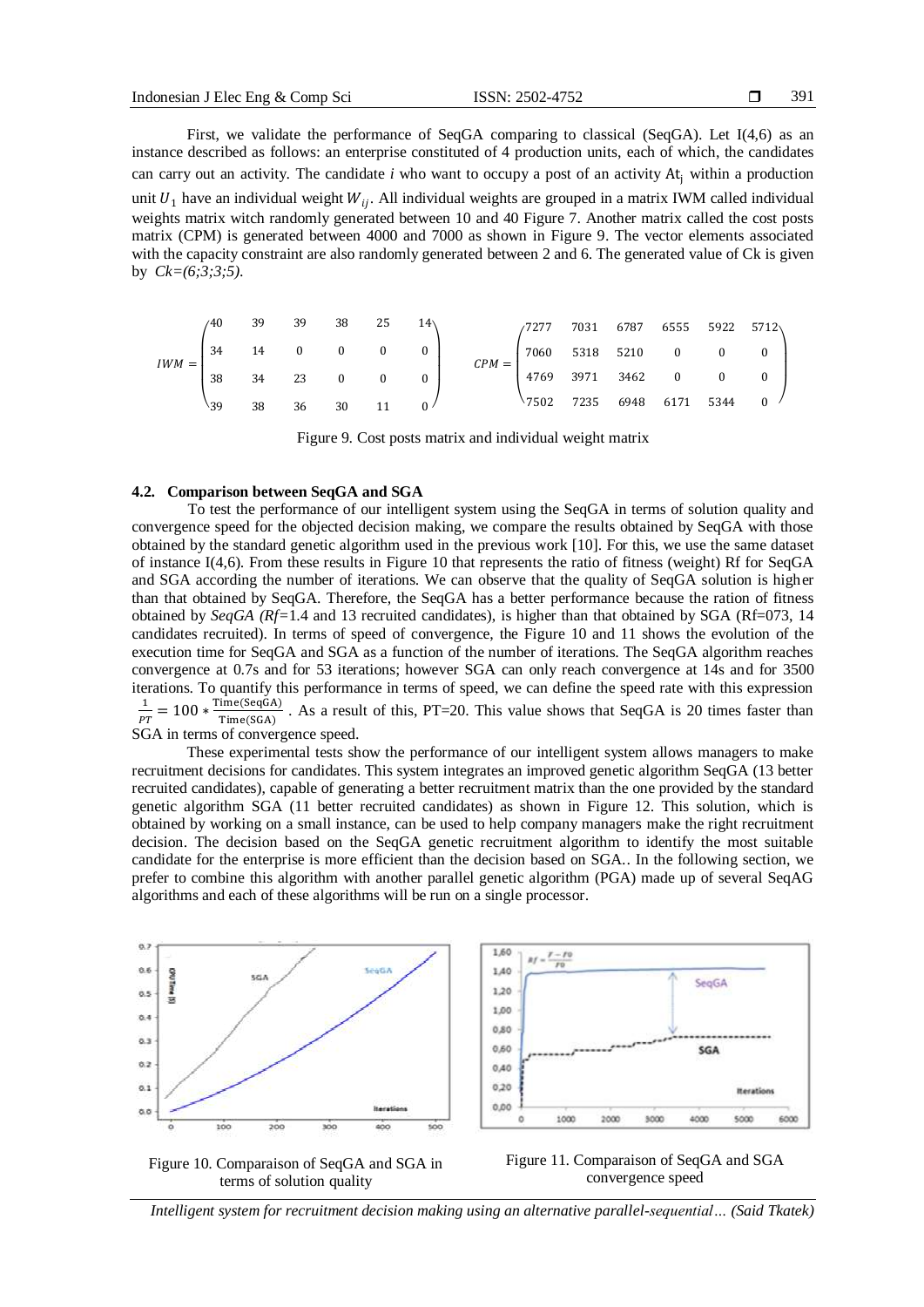|                                                                                               |  |  |  | $RC(SeqGA) = \begin{pmatrix} 1 & 1 & 1 & 1 & 0 & 0 \\ 1 & 1 & 0 & 0 & 0 & 0 \\ 1 & 1 & 1 & 0 & 0 & 0 \\ 1 & 1 & 1 & 1 & 0 & 0 \end{pmatrix}$ |  |  |  |
|-----------------------------------------------------------------------------------------------|--|--|--|----------------------------------------------------------------------------------------------------------------------------------------------|--|--|--|
| $RC(SGA)=\begin{pmatrix} 1&1&1&1&0&0\\ 1&0&0&0&0&0\\ 1&1&0&0&0&0\\ 1&1&1&1&0&0 \end{pmatrix}$ |  |  |  |                                                                                                                                              |  |  |  |
|                                                                                               |  |  |  |                                                                                                                                              |  |  |  |

Figure 12. Optimal solution for the recruitment decision making obtained by SGA and SeqGA

## **4.3. Performance of intelligent system using PGA and SeqGA for recruitment decision making**

In the same experimental environment, we carried out a series of tests to automate the operation of our system by alternating between PGA and SeqGA, So, we tested PGA and SeqGA methods with different instance I(U,Nc). The Table 1 shows the results obtained by these two methods of our intelligent system. Viewing from this table the values of Processor time, the generated weight and the recruitment number for 1000 iterations, we can see that this method can work with SeqGA for small instances checked I(U,Nc)  $\langle$ I(30.30). On the other hand, for large instances checked I(U,Nc) $>$ I(40,40), this intilegent system uses automatically a PGA algorithm to generate a quality solution in a shorter time than the SeqGA algorithm. This improved solution, which is generated by our system, ensures that the candidates recruited are better adapted to the needs of the jobs within each production unit.



Figure 13. Performance of intelligent system: PGA and SeqGA for different instance datasets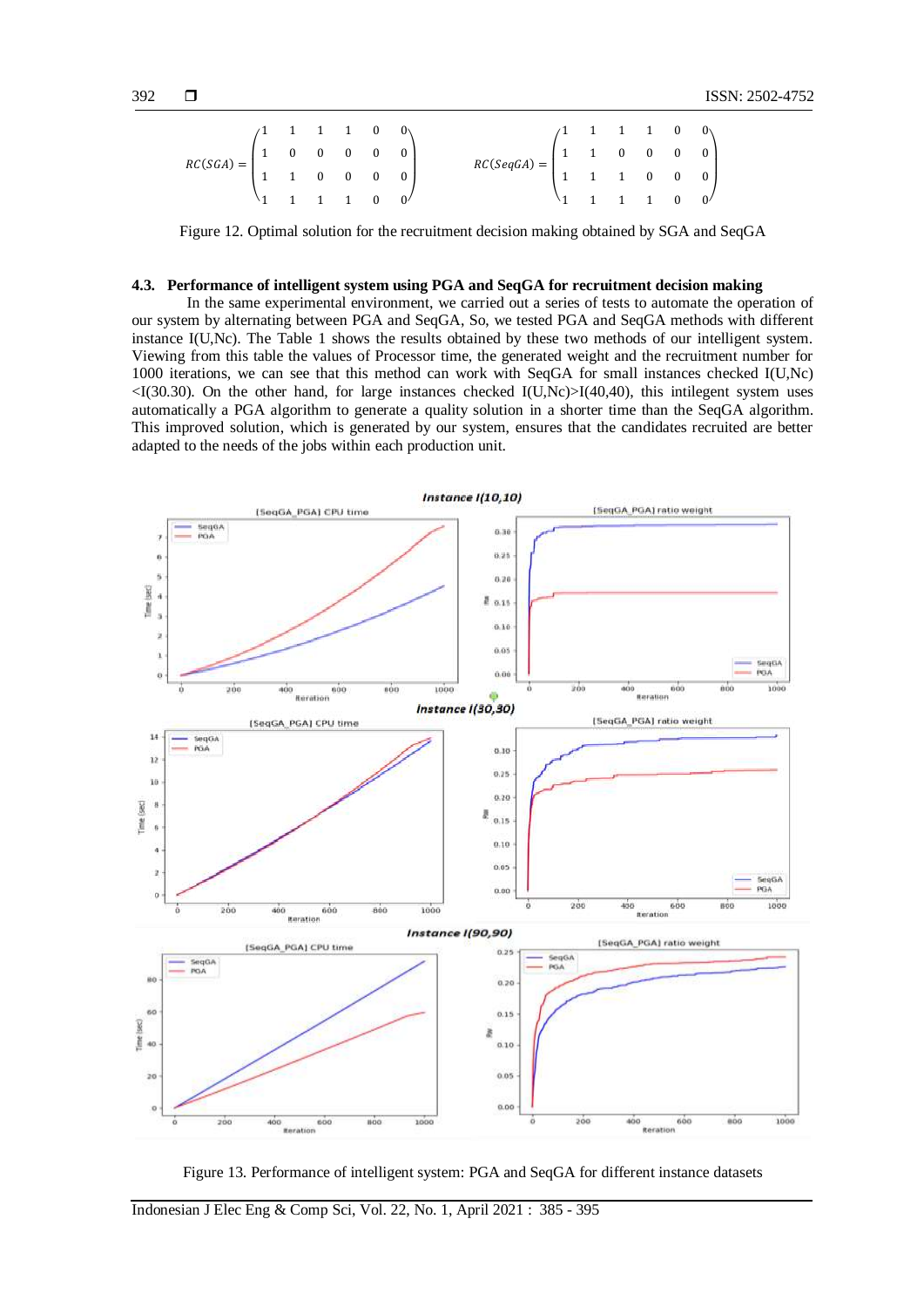| Table 1. Obtained results by PGA and SeqG for different instance datasets |          |      |                  |            |                                |            |  |  |  |  |
|---------------------------------------------------------------------------|----------|------|------------------|------------|--------------------------------|------------|--|--|--|--|
| Instance $(U, Nc)$                                                        | CPU Time |      | Generated Weight |            | Number of Candidates Recruited |            |  |  |  |  |
|                                                                           | SeaGA    | PGA  | SeaGA            | <b>PGA</b> | SeaGA                          | <b>PGA</b> |  |  |  |  |
| 10.10                                                                     | 4.54     | 7.55 | 2340             | 2340       | 66                             | 66         |  |  |  |  |

|        | SeaGA | PGA   | SeaGA  | <b>PGA</b> | SeaGA | PGA  |
|--------|-------|-------|--------|------------|-------|------|
| 10.10  | 4.54  | 7.55  | 2340   | 2340       | 66    | 66   |
| 20, 20 | 8.34  | 9.82  | 10497  | 10653      | 298   | 302  |
| 30, 30 | 13,63 | 13.86 | 21595  | 21757      | 618   | 623  |
| 40.40  | 21.68 | 18.66 | 36629  | 37107      | 1044  | 1054 |
| 50, 50 | 31.27 | 24.18 | 58654  | 60617      | 1667  | 1724 |
| 80, 80 | 72.93 | 49.41 | 140810 | 143157     | 4008  | 4072 |
| 90.90  | 91.58 | 59.48 | 176251 | 180538     | 5028  | 5147 |

This system appeared efficient through the results of Figure 13. This figure shows also that the SeqGA algorithm is a powerful algorithm in terms of solution quality and convergence speed when we use a small instance datasets of recruitment. This efficacy solution allows to managers or decision-makers to make the right decision making of recruitment. In addition, the PGA algorithm is a more powerful algorithm than SeqGA when exploiting large instances of recruitment data. In this case, our system can run on a training basis that includes the history of the tests performed with their results to predict the choice between the PGA and SeqGA algorithms. In addition, the optimal solution generated by this intelligent recruitment system helps managers to make an effective recruitment decision. This decision is used to find a more effective match between the weights (profiles) of the recruited candidates and the requirements of the job within each production unit.

#### **5. CONCLUSION**

The aim of this paper was to overcome the limitations of the literature in the area of recruitment by addressing the following questions: How to provide recruiters with an intelligent system to facilitate recruitment decisions. For this purpose, we proposed an intelligent recruitment system that uses a recruitment model and an integrated algorithm that alternates between a parallel genetic algorithm (PGA) and a sequential genetic algorithm (SeqGA). SGA's improvement is achieved by integrating a crossover operator called matrix block crossover operator BMCO. We have shown that the SeqGA algorithm, an improved version of the standard genetic algorithm SGA, is more efficient than SeqGA in terms of quality of solution and decision. This intelligent recruitment decision system can work on the basis of a test history to choose which algorithm to use, either PGA or SeqGA. This optimal choice is made based on the instance of recruitment data, posting costs and stopping criteria. Explicitly, this system automatically uses PGA when it is a large recruitment instance. On the other hand, it can use SeqGA when it is a small recruitment instance. In addition, it can optimize the convergence time of the PGA by automatically using the SeqGA stop criteria. In addition, the optimal solution generated by this intelligent recruitment system enables decision-makers to make the right recruitment decision in order to find a more effective match between the weights (profiles) of the recruited candidates and the job requirements within each production unit. After several tests on different instance sizes, the results showed the performance of this intelligent system to automatically adapt to the recruitment of candidates with a high complexity that depends on the number of candidates, the activities of the production sites and the size of the genetic population. In future work, we will integrate machine learning and the Big Data-Spark to develop further intelligent features in this system.

#### **REFERENCES**

- [1] Grabara J. K and Kot S, Pigoń, "Recruitment Process Optimization: chosen findings from practice in Poland," *Journal of International Studies*, vol. 9, no 3, pp. 217-228, 2016, doi: 10.14254/2071-8330.2016/9-3/17.
- [2] R. Sinha, "Recruitment and Selection Process of Financial Institutions in India: With Special Reference to ICICI Prudential Life Insurance," *Sustainable Humanosphere* ISSN: 1880 - 6503, vol. 16, no. 2, pp. 541-553, 2020.
- [3] M. Baran and M. Kłos, "Competency Models and the Generational, Diversity o f a Company Workforce" *Econics & Sociology*, vol. 7, no. 2, pp. 209-217, 2014, doi: 10.14254/2071-789X.2014/7-2/17.
- [4] S. Berhil, H. Benlahmar and N. Labani, "A review paper on Artificial Intelligence at the service of Human resources management," *Indonesian Journal of Electrical Engineering and Computer Science*, vol. 18, no. 1, pp. 32-40, 2020, doi: 10.11591/ijeecs.v18.i1.pp32-40.
- [5] Geetha R and Bhanu Sree Reddy D, "Recruitment through Artificial Intelligence: A Conceptual Study," *International Journal of Mechanical Engineering and Technology*, vol. 9, no. 7, pp. 63-70, 2018.
- [6] P. Dhamija "E-recruitment: a roadmap towards e-human resource management*,*" *Researchers World*, vol. 3, no 3, p. 33, 2012.
- [7] J. Séguela. "Textual data mining and recommendation systems applied to job offers posted on the web," *PhD thesis, National Conservatory of Arts and Crafts (CNAM),* Paris, France, May 2012.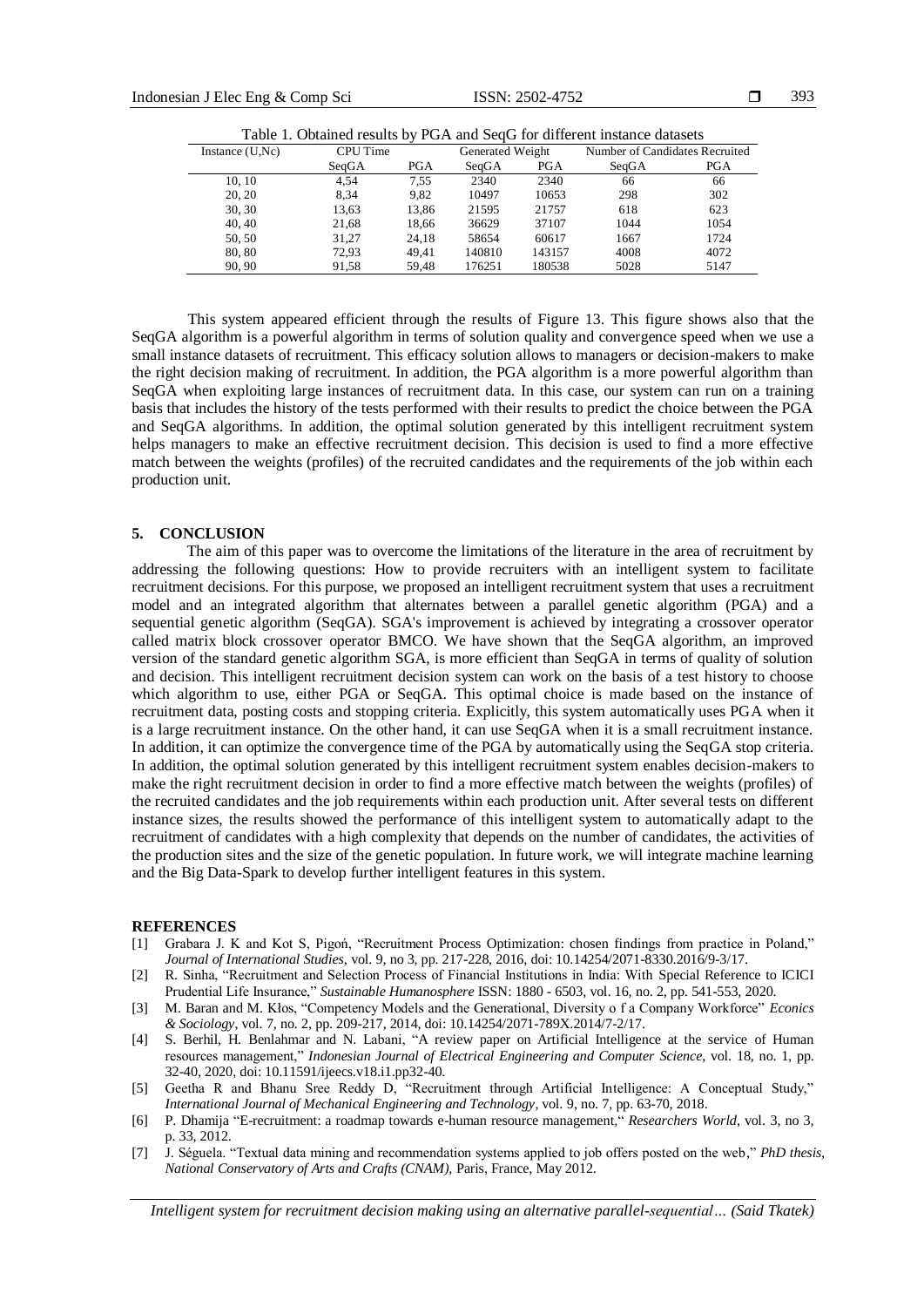- [8] A. Sulich, "Mathematical models and non-mathematical methods in recruiment and selection processes,"  $17<sup>th</sup>$ *International Scientific Conference, Conference:* Mekon, vol. 1, 2015.
- [9] T. Hamonangan Saragih, W. Firdaus Mahmudy, and Y. Priyo Anggodo "Optimization of Dempster-Shafer's Believe Value Using Genetic Algorithm fo Identification of Plant Diseases Jatropha Curcas," *Indonesian Journal of Electrical Engineering and Computer Science (IJEECS),* vol. 12, no. 1, pp. 61-68S, 2018*,* doi: 10.11591/ijeecs.v12.i1.pp61-68.
- [10] S.Tkatek, O. Abdoun, J. Abouchabaka and N. Rafalia, "An Optimizing Approach for Multi Constraints Reassignment Problem of Human Resources," *International Journal of Electrical Comput Engineering (IJECE)*, vol. 6, no. 4, pp. 2088-8708, 2016, doi: 10.11591/ijece.v6i4.9438.
- [11] S. Tkatek, O. Abdoun, J. Abouchabaka and N. Rafalia, "A Multiple Knapsack Approach for Assignment Problem of Human Resources," *Journal of Theoretical and Applied Information Technology (JATIT)*, vol. 87, no. 3, p. 374, 2016.
- [12] S. Tkatek, O. Abdoun, J. Abouchabaka and N. Rafalia, "A Hybrid Genetic Algorithms and Sequential Simulated Annealing for a Constrained Personal Reassignment Problem to Preferred Posts," *International Journal of Advanced Trends in Computer Science and Engineering*, vol. 9, no. 1, pp. 454-464, 2020, doi: 10.30534/ijatcse/2020/62912020.
- [13] M. Subhi Aswad, O. A. Awa and A. Radhi "An improved fitness function for automated cryptanalysis using genetic algorithm," *Indonesian Journal of Electrical Engineering and Computer Science*, vol. 13, no. 2, 2019.
- [14] C. Guo, Z. Yang, X. Wu, T. Tan, and K. Zhao "Application of an Adaptive Multi-Population Parallel Genetic Algorithm with Constraints in Electromagnet Tomography with Incomplete Projections," *Appl. Sci.*, vol. 9, no. 13, p. 2611, 2019, doi: 10.3390/app9132611.
- [15] S. Laabadi, M. Naimi, H. El Amri and B. Achchab, "The 0/1 Multidimensional Knapsack Problem and Its Variants: A Survey of Practical Models and Heuristic Approaches," *American Journal of Operations Rese*, vol. 8, no. 5, pp. 395-439, 2018, doi: 10.4236/ajor.2018.85023.
- [16] A. Vilches, A. Navarro, R. Asenjo, F. Corbera, R. Gran and M. J. Garzarán, "Mapping Streaming Applications on Commodity Multi-CPU and GPU On-Chip Processors," *IEEE Transactions on Parallel and Distributed Systems*, vol. 27, no. 4, pp. 1099-1115, 2016, doi: 10.1109/TPDS.2015.2432809.
- [17] O. El Majdoubi, F. Abdoun, N. Rafalia and O. Abdoun, "Artificial Intelligence Approach for Multi-Objective Design Optimization of Composite Structures: Parallel Genetic Immigration," *International Journal of Advanced Trends in Computer Science and Engineering*, vol. 9, no. 3, 2020, doi: 10.30534/ijatcse/2020/04932020.
- [18] A. J. Umbarkar1 and M. S. Joshi, "Review of Parallel Genetic Algorithm based on Computing Paradigm and Diversity in Search Space," *ICTACT Journal on Soft Computing*, vol. 3, no. 4, pp. 615-622, 2013, doi: 10.21917/ijsc.2013.0089.
- [19] M. Ilyas, Q. Javaid and M. A. Shah, "Use of Symmetric Multiprocessor Architecture to achieve high performance computing," *2016 22nd International Conference on Automation and Computing (ICAC)*, Colchester, pp. 42-47, 2016, doi: 10.1109/IConAC.2016.7604892.
- [20] I. Rauf and A. Majeed, "Parallel-Processing: A Comprehensive Overview of Modern Parallel Processing Architectures," *International Journal of Comr Engineering and Information Technology,* vol. 9, no. 8, p. 181, 2017.
- [21] K. Jansen, "Parameterized Approximation Scheme for the Multiple Knapsack Problem," *SIAM Journal on Computing*, vol. 39, no. 4, pp. 1392-1412, 2009, doi: 10.1137/080731207.
- [22] G. Lai, D. Yuan and S. Yang, "A new hybrid combinatorial genetic algorithm for multidimensional knapsack problems," *The Journal of Supercomputing*, vol. 70, no. 2, pp. 930-945, 2014, doi: 10.1007/s11227-014-1268-9.
- [23] Chekuri C, and Khanna S *"*A polynomial time approximation scheme for the multiple knapsack problem," *SIAM Journal on Computing*, vol. 35, no. 3, pp. 713-728, 2005.
- [24] S. Tkatek, O. Abdoun, J. Abouchabaka and N. Rafalia "The Immigration Genetic Approach to Improve the Optimization of Constrained Assignment Problem of Human Resources," *Advanced Intelligent Systems for Sustainable Development (AI2SD'2018). Advances in Intelligent Systems and Computing, Springer,* vol. 915, 2019.
- [25] A. J. Delima, A. Sison, and R. Medina, "GA modified genetic algorithm with a new crossover mating scheme," *Indonesian Journal of Electrical Engineering and Informatics (IJEEI),* vol. 7, no. 2, pp. 165-181, 2019, doi: 10.11591/ijeei.v7i2.1047.
- [26] D. L. Alves de Araujo, H. S. Lopes and A. A. Freitas, "A parallel genetic algorithm for rule discovery in large databases," *IEEE SMC'99 Conference Proceedings. 1999 IEEE International Conference on Systems, Man, and Cybernetics (Cat. No.99CH37028)*, Tokyo, Japan, vol. 3, 1999, pp. 940-945, doi: 10.1109/ICSMC.1999.823354.
- [27] R. Armenise, Cosimo Birtolo, E. Sangianantoni, and Luigi Troiano "Optimizing ATM Cash Managementby Genetic Algorithms," *International Journal of Computer Information Systems and Industrial Management Applications.* ISSN 2150-7988, vol. 4, pp. 598-608, 2012.
- [28] D. Hendricks, T. Gebbie and D. Wilcox, "High-speed Detection of Emergent Market Clustering ia an Unsupervised Parallel Genetic Algorithm," *[South African Journal of Science](http://www.scielo.org.za/scielo.php?script=sci_serial&pid=0038-2353&lng=en&nrm=iso)*, vol. 112, no. 1-2, pp. 01-09, 2016, doi: 10.17159/sajs.2016/20140340.
- [29] IB. Mansour, M. Basseur, and F. A. Saubion, "Multi-population algorithm for multi-objective knapsack problem," *Appl. Soft Comput*, vol. 70, pp. 814-825, 2018, doi: 10.1016/j.asoc.2018.06.024.